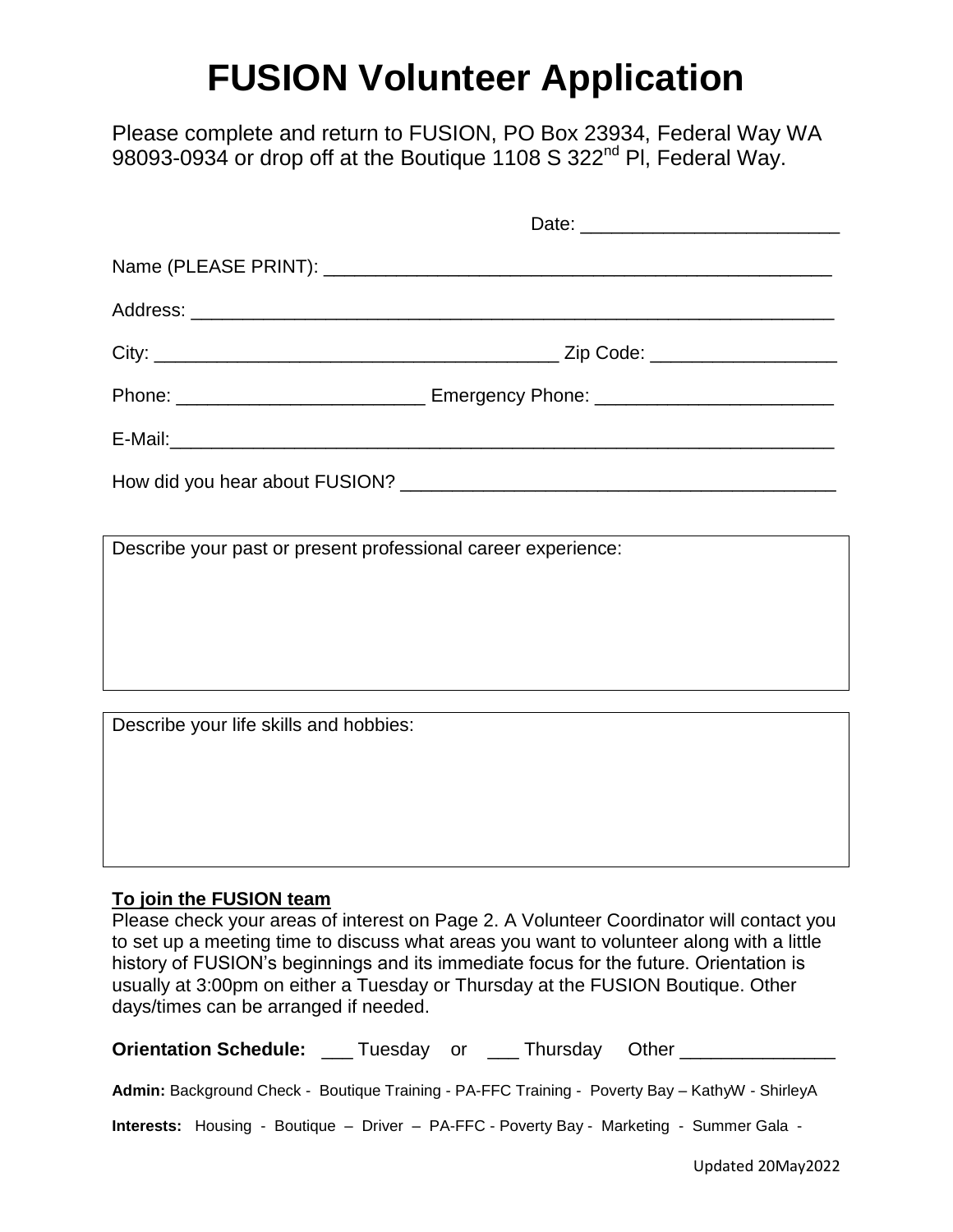# **How To Help**

### **Please check your area of interests!**

#### **\_\_\_\_\_\_ Transitional Housing Team**

#### *On-call support when housing units become vacant and need attention. .*

If you like to paint interior walls, enjoy cleaning, decorating, often times a little yard work and can do household repairs, then join us in preparing homes for occupancy.

#### **\_\_\_\_\_\_ FUSION Décor Boutique**

#### *Greet and help customers in our upscale resale fund-raising store.*

Have a flair for retail? We welcome you to work set hours as sales staff, light cleaning and repair merchandise, or help maintain storage. Boutique working shifts are Tuesday – Saturday 10am – 2pm and 2pm – 6pm.

#### **\_\_\_\_\_\_ Driver**

#### *FUSION relies on donated furniture and home goods to be sold at Boutique.*

Need able bodies to drive FUSION truck to local resident's homes to pick up donated items and drop off at Boutique or nearby storage units. Working shifts are Tuesday and Thursdays from 9am – 1pm, extra time might be needed for special situations.

#### **\_\_\_\_\_\_ Volunteer Coordinators (When Needed)**

A two person team that conducts weekly orientations, various administrative duties, processes applications, and hands on communication with department managers.

#### **\_\_\_\_\_\_ Pete Andersen FUSION Family Center**

*Support professional staff at our emergency family shelter. 1hour onsite training is required.* If you enjoy interacting with children, help is needed to keep youngsters occupied in the onsite playroom while parents meet with support services teams. We also need assistance with general housekeeping, maintenance and landscaping responsibilities. Volunteers need to be flexible as tasks can vary from day to day.

#### **\_\_\_\_\_\_ Poverty Bay Café**

*Support professional restaurant staff. A Food Handlers Permit, as well as uniform shoes and clothes, are required.* Assist with barista and food service, clearing tables, washing dishes, and light clean up. With prior experience, also help with food prep and cooking. [www.foodworkercard.wa.gov](http://www.foodworkercard.wa.gov/)

#### **\_\_\_\_\_\_ Marketing**

*Help tell the FUSION story and garner community support for the organization.* Assist in writing press releases and communication messages, manage social media, produce videos, develop newsletters and brochures, and maintain websites.

#### **\_\_\_\_\_\_ Summer Gala**

#### *Help plan and be on a committee for the Summer Art Event which raises a substantial portion of our program budget for housing and operations.*

Join the fun and assist with procuring auction items, plan food and entertainment, decorate, or help with other tasks. Committees form in January and event is first Wednesday of August.